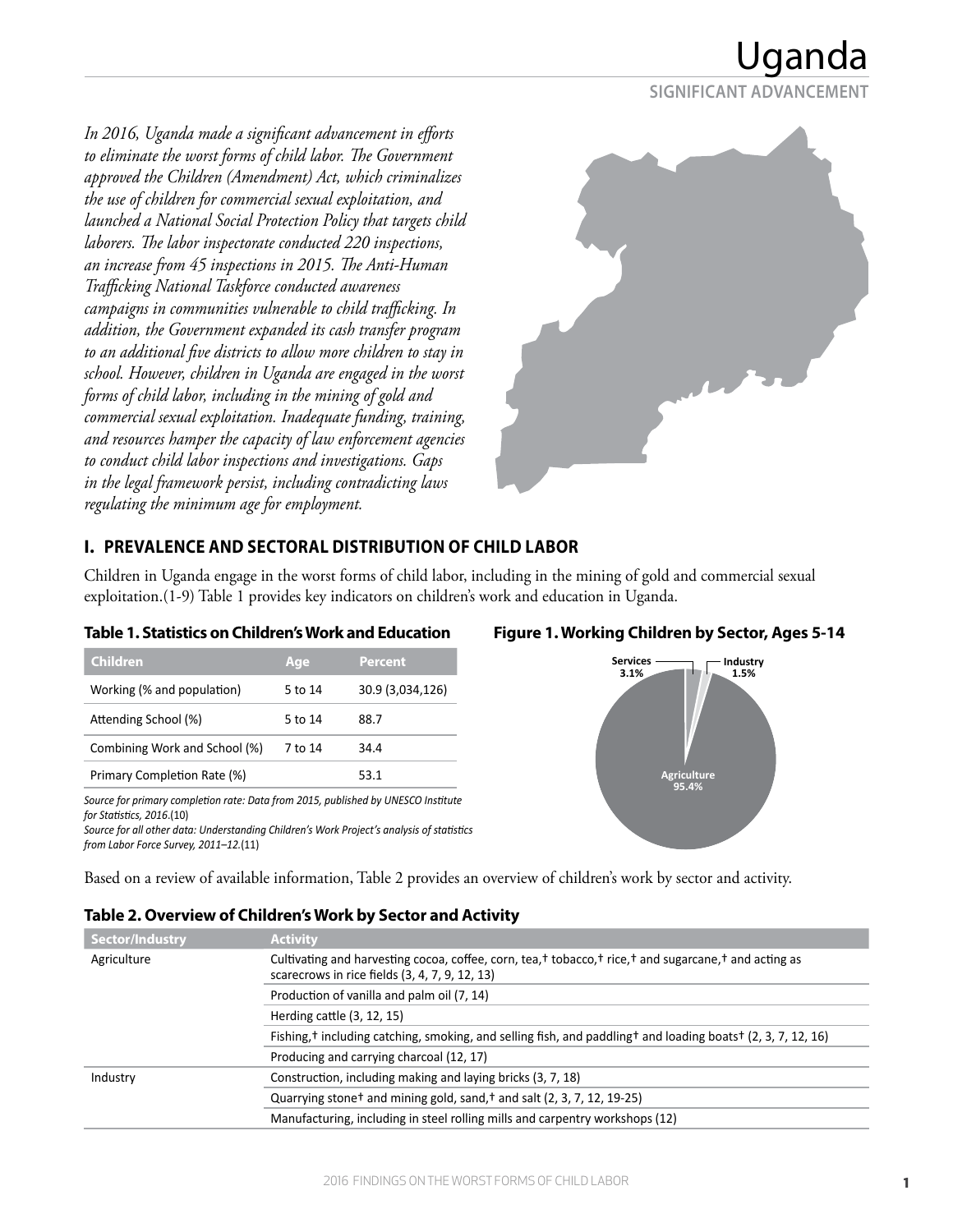## **Table 2. Overview of Children's Work by Sector and Activity**

| Sector/Industry            | <b>Activity</b>                                                                                                                                                                                   |
|----------------------------|---------------------------------------------------------------------------------------------------------------------------------------------------------------------------------------------------|
| <b>Services</b>            | Domestic work (1-3, 5, 6, 26)                                                                                                                                                                     |
|                            | Street work, including vending, + begging, + car washing, working as porters, + scavenging, + and collecting and<br>selling scrap metal (5-7, 12, 14, 15, 17, 27, 28)                             |
|                            | Working in hotels, † restaurants, † bars, † and video halls † (3, 6, 7, 12, 27)                                                                                                                   |
|                            | Collecting firewood for sale (29)                                                                                                                                                                 |
| Categorical Worst Forms of | Commercial sexual exploitation, sometimes as a result of human trafficking (5, 6, 8, 14, 27)                                                                                                      |
| Child Labor <sup>‡</sup>   | Forced labor in agriculture, bars, begging, brick making, cattle herding, mining, stone quarrying, street work,<br>and domestic work, each sometimes as a result of human trafficking (8, 30, 31) |
|                            | Use in the production of pornography (32)                                                                                                                                                         |
|                            | Use in illicit activities, including smuggling, sometimes as a result of human trafficking (6, 12, 14, 33)                                                                                        |

† Determined by national law or regulation as hazardous and, as such, relevant to Article 3(d) of ILO C. 182.

‡ Child labor understood as the worst forms of child labor *per se* under Article 3(a)–(c) of ILO C. 182.

Children from the Karamoja region are trafficked and willingly migrate to Kampala where they engage in begging, street vending, domestic work, and commercial sexual exploitation.(5, 8, 14, 17) In some cases, Ugandan children have been trafficked to East African countries for commercial sexual exploitation and forced labor in agriculture.(8)

Although the law provides for free, compulsory education, the cost of school supplies, uniforms, and other materials often prohibits children from attending school.(2, 34-36) Furthermore, research found that children often experience physical and sexual abuse at school by teachers and classmates.(32, 36)

## **II. LEGAL FRAMEWORK FOR THE WORST FORMS OF CHILD LABOR**

Uganda has ratified most key international conventions concerning child labor (Table 3).

#### **Table 3. Ratification of International Conventions on Child Labor**

|            | <b>Convention</b>                                                                          | <b>Ratification</b> |
|------------|--------------------------------------------------------------------------------------------|---------------------|
|            | ILO C. 138, Minimum Age                                                                    |                     |
|            | ILO C. 182, Worst Forms of Child Labor                                                     |                     |
|            | UN CRC                                                                                     |                     |
|            | UN CRC Optional Protocol on Armed Conflict                                                 |                     |
|            | UN CRC Optional Protocol on the Sale of Children, Child Prostitution and Child Pornography |                     |
| $\sqrt{2}$ |                                                                                            |                     |

Palermo Protocol on Trafficking in Persons

The Government has established laws and regulations related to child labor, including its worst forms (Table 4). However, gaps exist in Uganda's legal framework to adequately protect children from child labor.

#### **Table 4. Laws and Regulations on Child Labor**

| <b>Standard</b>                                                                     | <b>Meets International</b><br><u>  Stan</u> dards: Yes/No | Age | <b>Legislation</b>                                                                                                                                                           |
|-------------------------------------------------------------------------------------|-----------------------------------------------------------|-----|------------------------------------------------------------------------------------------------------------------------------------------------------------------------------|
| Minimum Age for Work                                                                | No                                                        | 16  | Section 7 of the Children (Amendment) Act (37)                                                                                                                               |
| Minimum Age for Hazardous Work                                                      | Yes                                                       | 18  | Section 7 of the Children (Amendment) Act; Sections 32(4) and<br>32(5) of the Employment Act; Regulation 5 of the Employment<br>(Employment of Children) Regulations (37-39) |
| Identification of Hazardous<br>Occupations or Activities Prohibited<br>for Children | Yes                                                       |     | Regulation 6 and the First Schedule of the Employment<br>(Employment of Children) Regulations (39)                                                                           |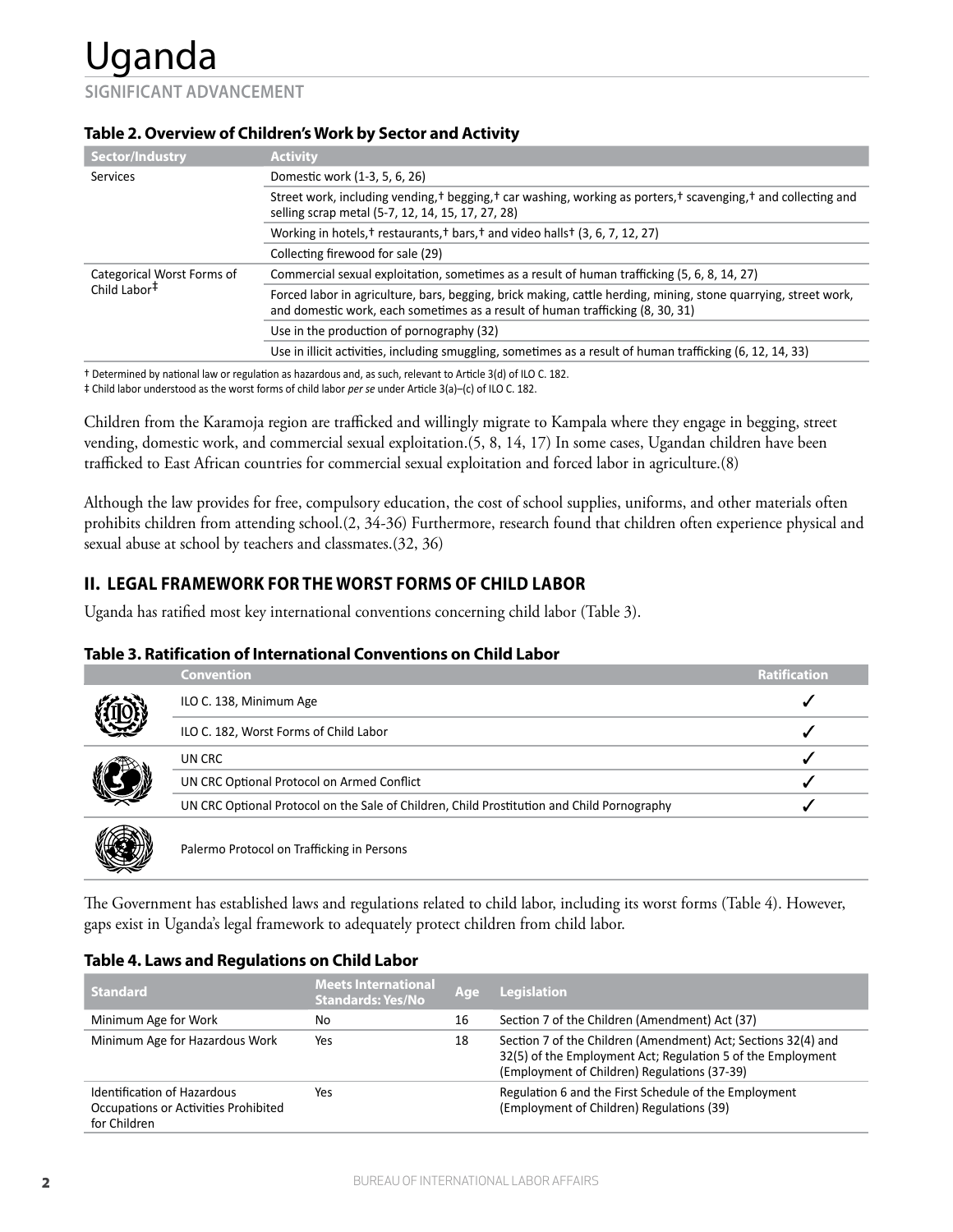#### **Table 4. Laws and Regulations on Child Labor (cont)**

| <b>Standard</b>                                                            | <b>Meets International</b><br><b>Standards: Yes/No</b> | Age             | <b>Legislation</b>                                                                                                                                                                                                    |
|----------------------------------------------------------------------------|--------------------------------------------------------|-----------------|-----------------------------------------------------------------------------------------------------------------------------------------------------------------------------------------------------------------------|
| Prohibition of Forced Labor                                                | Yes                                                    |                 | Section 5 of the Employment Act; Sections 3–5 of the Prevention<br>of Trafficking in Persons Act (38, 40)                                                                                                             |
| Prohibition of Child Trafficking                                           | Yes                                                    |                 | Sections 3–5 of the Prevention of Trafficking in Persons Act (40)                                                                                                                                                     |
| <b>Prohibition of Commercial Sexual</b><br><b>Exploitation of Children</b> | Yes                                                    |                 | Section 8 of the Children (Amendment) Act; Section 3 of the<br>Prevention of Trafficking in Persons Act; Sections 131, 136–137,<br>and 139 of the Penal Code; Section 14 of the Anti-Pornography Act<br>$(37, 40-42)$ |
| Prohibition of Using Children in Illicit<br>Activities                     | Yes                                                    |                 | Article 5(d) of the Prevention of Trafficking in Persons Act (40)                                                                                                                                                     |
| Minimum Age for Military Recruitment                                       |                                                        |                 |                                                                                                                                                                                                                       |
| <b>State Compulsory</b>                                                    | Yes*                                                   |                 |                                                                                                                                                                                                                       |
| State Voluntary                                                            | Yes                                                    | 18              | Article 52(2)(c) of the Defense Forces Act (43)                                                                                                                                                                       |
| Non-state Compulsory                                                       | Yes                                                    | 18              | Section 5 of the Prevention of Trafficking in Persons Act (40)                                                                                                                                                        |
| <b>Compulsory Education Age</b>                                            | No                                                     | $13^{\ddagger}$ | Section 10(3)(a) of the Education Act (34)                                                                                                                                                                            |
| Free Public Education                                                      | Yes                                                    |                 | Section 10(3)(a) of the Education Act (34)                                                                                                                                                                            |

\* No conscription (43)

‡ Age calculated based on available information

In 2016, the Government approved the Children (Amendment) Act, which establishes 16 as the minimum age for work and criminalizes use of a child for commercial sexual exploitation.(37) The Government is developing implementing regulations for the Act and is reviewing the Employment Act, which sets the minimum age for work at 14.(44) The law's minimum age protections do not apply to children working without a formal employment relationship.(38)

Children in Uganda are required to attend school only up to age 13. This standard makes children ages 13 to 15 vulnerable to child labor because they are not required to attend school but are not legally permitted to work.(34)

## **III. ENFORCEMENT OF LAWS ON THE WORST FORMS OF CHILD LABOR**

The Government has established institutional mechanisms for the enforcement of laws and regulations on child labor, including its worst forms (Table 5). However, gaps in labor law and criminal law enforcement remain and some enforcement information is not available.

#### **Table 5. Agencies Responsible for Child Labor Law Enforcement**

| <b>Organization/Agency</b>                                                                            | <b>Role</b>                                                                                                                                                                                                                                                                                                                                                                                                                                                                                                                                                                                                                                                              |
|-------------------------------------------------------------------------------------------------------|--------------------------------------------------------------------------------------------------------------------------------------------------------------------------------------------------------------------------------------------------------------------------------------------------------------------------------------------------------------------------------------------------------------------------------------------------------------------------------------------------------------------------------------------------------------------------------------------------------------------------------------------------------------------------|
| Ministry of Gender, Labor, and<br>Social Development (MGLSD)                                          | Enforce labor laws throughout the country.(29) The Child Labor Unit works with partners to implement<br>national awareness campaigns and serves as a resource to labor inspectors, including occupational<br>safety and health inspectors.(45) The Industrial Court makes judgments on labor dispute cases, which<br>are referred to the court by labor officers.(12)                                                                                                                                                                                                                                                                                                    |
| Ministry of Internal Affairs                                                                          | Enforce criminal laws on the worst forms of child labor. (46) The Uganda Police Force's Child and Family<br>Protection Unit (CFPU) investigates forced labor cases, the Special Investigations Division and the Anti-<br>Human Trafficking Desk investigate cases related to human trafficking and the use of children in illicit<br>activities, and the Sexual Offenses Desk investigates commercial sexual exploitation. (12) Liaison officers<br>handle child labor complaints and overall child protection issues at police posts that do not have a CFPU<br>officer.(46) The Immigration Department assists in identifying potential human trafficking victims.(47) |
| Ministry of Local Government                                                                          | Oversee district labor officers who refer cases to the Industrial Court.(12) Deploy community<br>development officers at the district level when district labor officers are not available. (29)                                                                                                                                                                                                                                                                                                                                                                                                                                                                         |
| Directorate of Public Prosecutions<br>in the Ministry of Justice and<br><b>Constitutional Affairs</b> | Prosecute criminal cases related to the worst forms of child labor that are referred by the Uganda Police<br>Force. $(45)$                                                                                                                                                                                                                                                                                                                                                                                                                                                                                                                                               |

In 2016, the Industrial Court did not hear any child labor cases; research found that coordination among the various agencies responsible for child labor law enforcement remained an issue because labor officers are under the district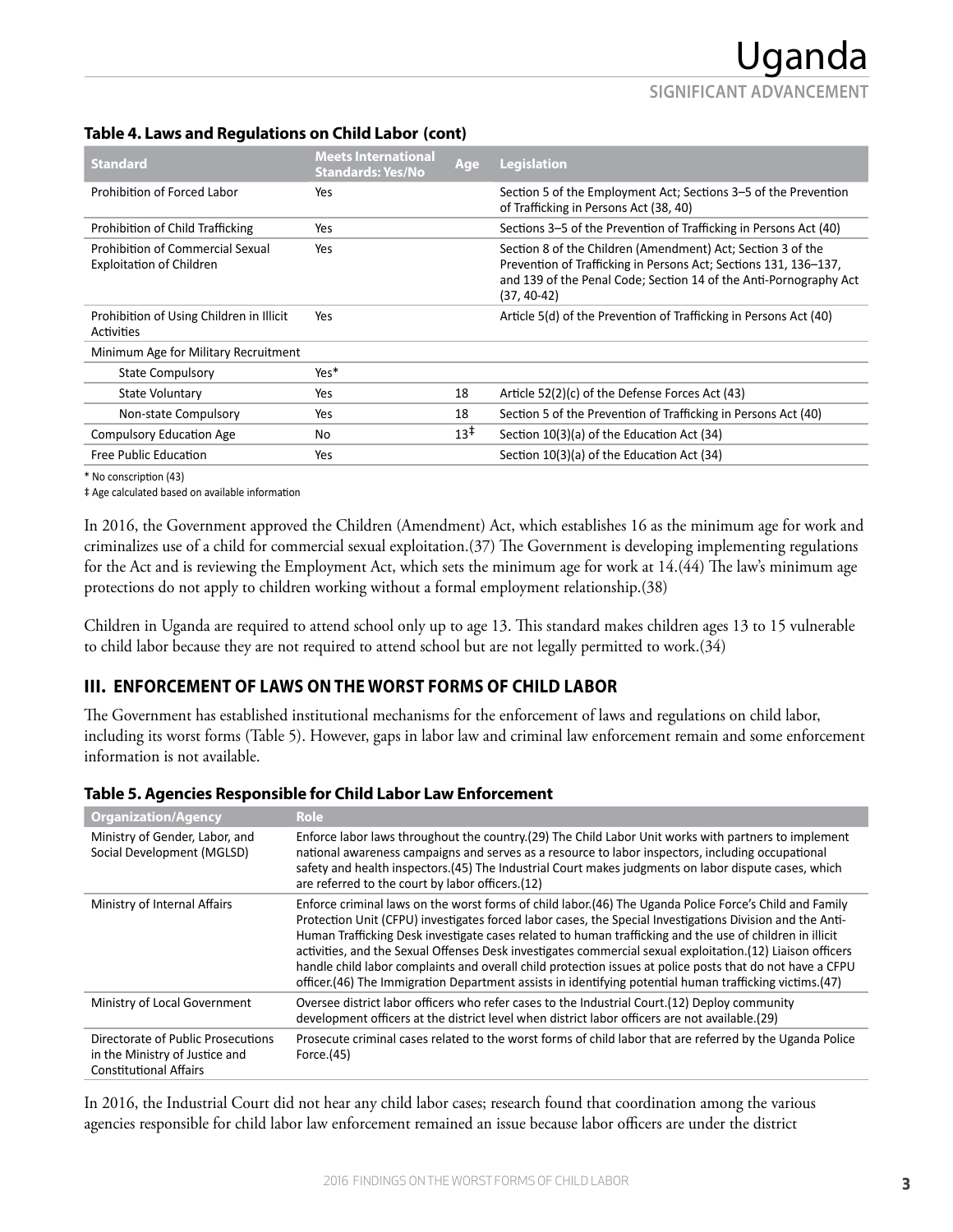# Uganda

## **SIGNIFICANT ADVANCEMENT**

governments' authority instead of the Ministry of Gender, Labor, and Social Development (MGLSD).(44) The Industrial Court, however, is advocating for MGLSD to supervise district labor officers with the hope that it will increase the number of child labor case referrals.(12) The Industrial Court remains limited in its ability to hear labor dispute cases due to the low number of judges.(14, 44)

#### *Labor Law Enforcement*

In 2016, labor law enforcement agencies in Uganda took actions to combat child labor, including its worst forms (Table 6).

| וטאוכ ט. בטאטו בטאי בוווטונכוווכות בווטו גז וזכוטנכט גט כווווט בטאטו               |                |                |
|------------------------------------------------------------------------------------|----------------|----------------|
| <b>Overview of Labor Law Enforcement</b>                                           | 2015           | 2016           |
| Labor Inspectorate Funding                                                         | Unknown        | \$170,000 (32) |
| Number of Labor Inspectors                                                         | 55 (12)        | 53 (32)        |
| Inspectorate Authorized to Assess Penalties                                        | Yes (12)       | Yes (32)       |
| Training for Labor Inspectors                                                      |                |                |
| Initial Training for New Employees                                                 | Unknown        | Yes (32)       |
| Training on New Laws Related to Child Labor                                        | N/A            | Yes (32)       |
| Refresher Courses Provided                                                         | Yes (12)       | Yes (32)       |
| Number of Labor Inspections                                                        | 45 (48)        | 220 (32)       |
| Number Conducted at Worksite                                                       | Unknown        | 100 (32)       |
| Number Conducted by Desk Reviews                                                   | Unknown        | 120 (32)       |
| Number of Child Labor Violations Found                                             | Unknown        | <b>Unknown</b> |
| Number of Child Labor Violations for Which Penalties Were Imposed                  | Unknown        | Unknown        |
| Number of Penalties Imposed that Were Collected                                    | Unknown        | <b>Unknown</b> |
| Routine Inspections Conducted                                                      | Yes (12)       | Yes (32)       |
| Routine Inspections Targeted                                                       | Unknown        | <b>Unknown</b> |
| <b>Unannounced Inspections Permitted</b>                                           | Yes (12)       | Yes (32)       |
| <b>Unannounced Inspections Conducted</b>                                           | <b>Unknown</b> | Yes (32)       |
| <b>Complaint Mechanism Exists</b>                                                  | Yes (12)       | Yes (32)       |
| Reciprocal Referral Mechanism Exists Between Labor Authorities and Social Services | Yes (12)       | Yes (32)       |
|                                                                                    |                |                |

#### **Table 6. Labor Law Enforcement Efforts Related to Child Labor**

The number of labor inspectors is insufficient for the size of Uganda's workforce, which includes over 19 million workers. According to the ILO's recommendation of 1 inspector for every 40,000 workers in less developed economies, Uganda should employ roughly 476 inspectors.(32, 49-51) Enforcement of child labor laws remains challenging due to the lack of resources for inspections.(32)

During the reporting period, inspectors carried out child labor-specific inspections on 10 infrastructure projects.(32) Labor inspectors refer children found during inspections to NGOs for temporary shelter and support services.(32) Officials withdrew 11 children from work in gold mines and stone quarries as a result of labor inspections. The children were reunited with their families.(32)

## *Criminal Law Enforcement*

In 2016, criminal law enforcement agencies in Uganda took actions to combat the worst forms of child labor (Table 7).

#### **Table 7. Criminal Law Enforcement Efforts Related to the Worst Forms of Child Labor**

| Overview of Criminal Law Enforcement                           | 2015     | 2016    |
|----------------------------------------------------------------|----------|---------|
| Training for Investigators                                     |          |         |
| Initial Training for New Employees                             | Yes (12) | Unknown |
| Training on New Laws Related to the Worst Forms of Child Labor | N/A      | Unknown |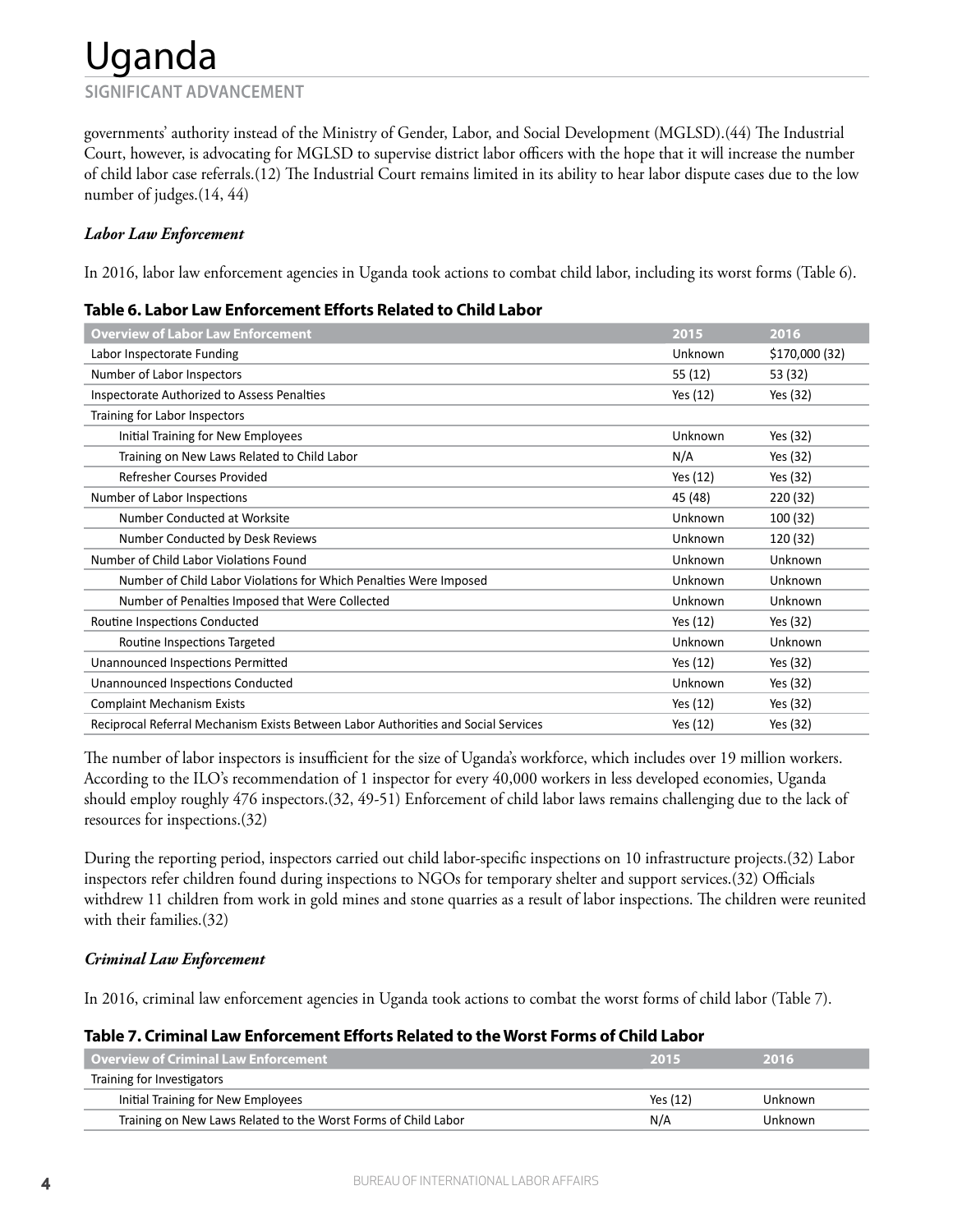**SIGNIFICANT ADVANCEMENT**

#### **Table 7. Criminal Law Enforcement Efforts Related to the Worst Forms of Child Labor (cont)**

| Overview of Criminal Law Enforcement                                                  | 2015         | 2016     |
|---------------------------------------------------------------------------------------|--------------|----------|
| Refresher Courses Provided                                                            | Yes (12)     | Yes (52) |
| Number of Investigations                                                              | 76 (12)      | Unknown  |
| Number of Violations Found                                                            | 66 (48)      | Unknown  |
| Number of Prosecutions Initiated                                                      | Unknown (48) | 0(32)    |
| Number of Convictions                                                                 | 0(12)        | 0(32)    |
| Reciprocal Referral Mechanism Exists Between Criminal Authorities and Social Services | Yes (12)     | Yes (32) |

According to the Government, there is not a sufficient number of criminal law enforcement officials responsible for investigating child labor, including its worst forms.(12) Training is insufficient, and some criminal law enforcement officials were not aware of key human trafficking laws, and some police officers did not understand the evidence needed to prosecute child labor cases.(8, 12, 33)

Research found that street children, including potential human trafficking victims, are routinely arrested and detained by police. Some of these children are held for up to 3 months at a MGLSD juvenile detention center before they are returned to their families.(6, 8) Although children received food, medical treatment, and other services, some children were required to clean the detention facilities.(8)

## **IV. COORDINATION OF GOVERNMENT EFFORTS ON THE WORST FORMS OF CHILD LABOR**

The Government has established mechanisms to coordinate its efforts to address child labor, including its worst forms (Table 8).

| <b>Coordinating Body</b>                                         | <b>Role &amp; Description</b>                                                                                                                                                                                                                                                |
|------------------------------------------------------------------|------------------------------------------------------------------------------------------------------------------------------------------------------------------------------------------------------------------------------------------------------------------------------|
| National Steering Committee on<br>the Elimination of Child Labor | Coordinate child labor issues and implement the National Action Plan on the Elimination of the Worst Forms<br>of Child Labor. Led by MGLSD and includes members from several ministries, trade unions, development<br>organizations, civil society, and media agencies. (53) |
| <b>Stop Child Labor Partners</b><br>Forum                        | Coordinate, monitor, and evaluate child labor-related programs and policies in Uganda. Led by the National<br>Council for Children (NCC), with representatives from several ministries, CFPU, and civil society groups. (53)                                                 |
| Coordination Office to Combat<br>Trafficking in Persons (COCTIP) | Coordinate, monitor, and oversee implementation of the Prevention of Trafficking in Persons Act. (29)                                                                                                                                                                        |
| Anti-Human Trafficking National<br>Taskforce                     | Coordinate government efforts on human trafficking. Led by COCTIP, includes 30 members from government<br>agencies and civil society. (53, 54) In 2016, the taskforce conducted awareness campaigns in communities<br>vulnerable to child trafficking.(31)                   |
| National Child Protection<br><b>Working Group</b>                | Monitor the quality of services provided to orphans and vulnerable children. Led by MGLSD, includes<br>members from five government agencies and civil society organizations.(12)                                                                                            |
| NCC's Inter-Ministerial<br><b>Coordination Mechanism</b>         | Work to ensure that member organizations integrate child labor concerns into their policies and budgets.<br>Members include 10 government agencies.(12)                                                                                                                      |

#### **Table 8. Key Mechanisms to Coordinate Government Efforts on Child Labor**

## **V. GOVERNMENT POLICIES ON THE WORST FORMS OF CHILD LABOR**

The Government has established policies related to child labor, including its worst forms (Table 9).

#### **Table 9. Key Policies Related to Child Labor‡**

| <b>Policy</b>                                                                                             | <b>Description</b>                                                                                                                                                                                                                                                        |
|-----------------------------------------------------------------------------------------------------------|---------------------------------------------------------------------------------------------------------------------------------------------------------------------------------------------------------------------------------------------------------------------------|
| National Action Plan on the Elimination<br>of the Worst Forms of Child Labor<br>$(2012/2013 - 2016/2017)$ | Aims to reduce the worst forms of child labor in Uganda by 2017.(4) In 2016, the Government<br>worked with the ILO to develop implementation guidelines for district labor offices. The<br>Government also began reviewing the plan in preparation of its expiration.(44) |
| National Action Plan to Combat Human<br><b>Trafficking</b>                                                | Guides the Government's efforts to combat human trafficking. (55)                                                                                                                                                                                                         |
| National Social Protection Policy                                                                         | Aims to reduce poverty and socioeconomic inequalities for inclusive development by targeting<br>vulnerable people, including child laborers.(56)                                                                                                                          |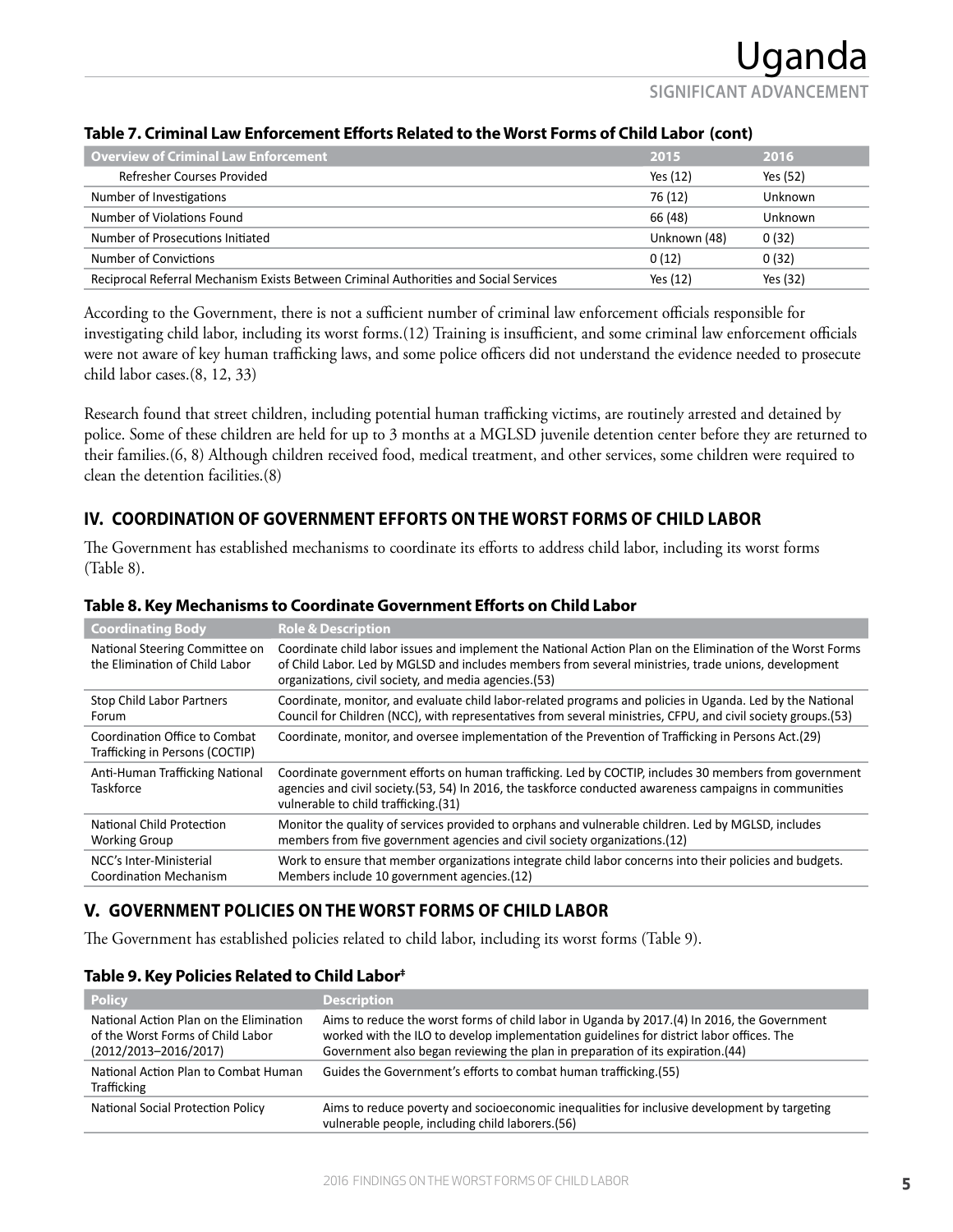## **Table 9. Key Policies Related to Child Labor‡ (cont)**

| <b>Policy</b>                                                   | Description                                                                                                                              |
|-----------------------------------------------------------------|------------------------------------------------------------------------------------------------------------------------------------------|
| National Strategy for Girls' Education in<br>Uganda (2015–2019) | Promotes girls' education and identifies child labor, particularly domestic work, as a key barrier to<br>girls' access to education.(57) |
| $\sim$ $\sim$                                                   |                                                                                                                                          |

‡ The Government has other policies that may have addressed child labor issues or had an impact on child labor.(58-60)

Research found that implementation of the National Action Plan on the Elimination of the Worst Forms of Child Labor remains limited due to limited resources.(44)

## **VI. SOCIAL PROGRAMS TO ADDRESS CHILD LABOR**

In 2016, the Government funded and participated in programs that include the goal of eliminating or preventing child labor, including its worst forms (Table 10).

### **Table 10. Key Social Programs to Address Child Labor‡**

| <b>Program</b>                                                        | <b>Description</b>                                                                                                                                                                                                                                                                                                                                                    |
|-----------------------------------------------------------------------|-----------------------------------------------------------------------------------------------------------------------------------------------------------------------------------------------------------------------------------------------------------------------------------------------------------------------------------------------------------------------|
| <b>USDOL-Funded Projects</b>                                          | Country-Level Engagement and Assistance to Reduce Child Labor Project (CLEAR) (2013–2017), implemented<br>by the ILO in 11 countries; and African Youth Empowerment and Development Initiative (AYEDI) (2013–2017),<br>\$3 million project implemented by World Education, Inc. (61, 62) For additional information about USDOL's work,<br>please visit our Web site. |
| Decent Work Country<br>Program (2013-2017)                            | ILO-implemented program that outlines strategies for promoting decent work in Uganda. Priorities include youth<br>employment and improved social protection for both formal and informal workers; also includes a focus on the<br>prevention and elimination of the worst forms of child labor.(63)                                                                   |
| <b>Combating Child Labor</b><br>in Tobacco Growing<br>$(2015 - 2018)$ | Eliminating Child Labor in Tobacco Growing Foundation-funded program implemented by the ILO that improves<br>the capacity of the Government and social partners to develop and implement policies to combat child labor in<br>agriculture.(64, 65)                                                                                                                    |
| Realizing Livelihood<br>Improvement Through<br>Savings and Education  | NGO-implemented program in partnership with the Government that provides technical assistance and capacity<br>building to the MGLSD and National Steering Committee on the Elimination of Child Labor. (32)                                                                                                                                                           |
| Uganda Social Assistance<br>Grants for Empowerment+                   | \$49 million, donor and Government-funded project implemented by MGLSD that provides direct income support<br>of approximately \$8 per month to poor and vulnerable households in 24 districts to allow children to stay in<br>school.(12, 53)                                                                                                                        |
| Youth Venture Capital<br>Fund <sup>+</sup>                            | Government program that aims to reduce youth unemployment through enterprise development, job creation,<br>and business skills training.(12)                                                                                                                                                                                                                          |

† Program is funded by the Government of Uganda.

‡ The Government had other social programs that may have included the goal of eliminating or preventing child labor, including its worst forms.(17, 66, 67)

Although Uganda has programs that address child labor, the scope of these programs is insufficient to fully address the extent of the problem, particularly in agriculture and commercial sexual exploitation.

## **VII. SUGGESTED GOVERNMENT ACTIONS TO ELIMINATE THE WORST FORMS OF CHILD LABOR**

Based on the reporting above, suggested actions are identified that would advance the elimination of child labor, including its worst forms, in Uganda (Table 11).

#### **Table 11. Suggested Government Actions to Eliminate Child Labor, Including its Worst Forms**

| <b>Area</b>     | <b>Suggested Action</b>                                                                                                                                                                                                 | <b>Year(s) Suggested</b> |
|-----------------|-------------------------------------------------------------------------------------------------------------------------------------------------------------------------------------------------------------------------|--------------------------|
| Legal Framework | Ratify the Palermo Protocol on Trafficking in Persons.                                                                                                                                                                  | $2013 - 2016$            |
|                 | Harmonize provisions related to the minimum age for work in the Children (Amendment) Act<br>and Employment Act.                                                                                                         | 2016                     |
|                 | Ensure that all children are protected by law, including children who do not work under a<br>formal employment relationship.                                                                                            | 2016                     |
|                 | Ensure that the law requires free, compulsory education up to age 16 so that it is<br>commensurate with the minimum age for work.                                                                                       | $2009 - 2016$            |
| Enforcement     | Ensure coordination between MGLSD and the Ministry of Local Government so that labor<br>dispute cases are referred to the Industrial Court. Also ensure that the Industrial Court has a<br>sufficient number of judges. | $2015 - 2016$            |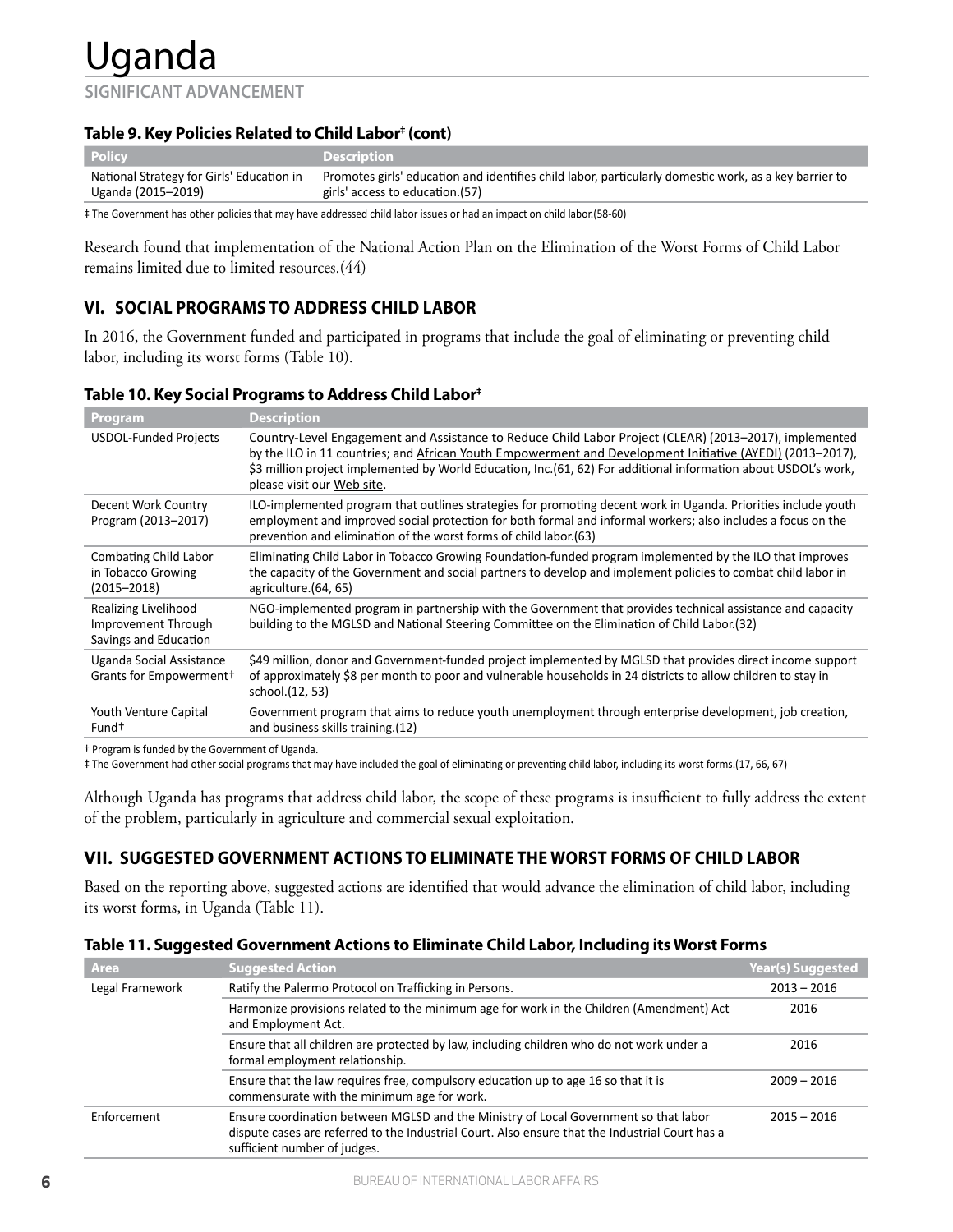**SIGNIFICANT ADVANCEMENT**

#### **Table 11. Suggested Government Actions to Eliminate Child Labor, Including its Worst Forms**

| <b>Area</b>                | <b>Suggested Action</b>                                                                                                                                                                                                                                                                                  | <b>Year(s) Suggested</b> |
|----------------------------|----------------------------------------------------------------------------------------------------------------------------------------------------------------------------------------------------------------------------------------------------------------------------------------------------------|--------------------------|
| Enforcement                | Publish information on the number of child labor violations found, number of penalties<br>imposed, number of penalties collected, routine targeted inspections, as well as training for<br>criminal law enforcement officials, the number of criminal investigations conducted, and<br>violations found. | $2013 - 2016$            |
|                            | Increase the number of labor inspectors to provide sufficient coverage of the workforce.                                                                                                                                                                                                                 | $2009 - 2016$            |
|                            | Ensure sufficient funding, training, and resources for law enforcement agencies so that child<br>labor inspections and investigations can be properly conducted.                                                                                                                                         | $2013 - 2016$            |
|                            | Develop mechanisms for referring street children, including potential human trafficking<br>victims, to social services, and prevent these children from being detained by the police.                                                                                                                    | $2015 - 2016$            |
| <b>Government Policies</b> | Ensure that sufficient resources are provided to the National Action Plan on the Elimination<br>of the Worst Forms of Child Labor to allow adequate implementation.                                                                                                                                      | $2015 - 2016$            |
| Social Programs            | Ensure that all children are able to attend school regardless of their ability to purchase school<br>materials. Ensure that students are protected from physical and sexual abuse by teachers and<br>classmates.                                                                                         | $2012 - 2016$            |
|                            | Expand existing social programs to address the scope of the child labor problem, particularly<br>in agriculture and commercial sexual exploitation.                                                                                                                                                      | $2009 - 2016$            |

#### **REFERENCES**

- 1. UCW. *Understanding Children's Work and Youth Employment Outcomes in Uganda*. Inter-Agency Report. Rome; June 2014. http://www.ucw-project.org/attachment/ Uganda\_report\_child\_labor\_youth\_employment20141016\_154929.pdf.
- 2. World Education/Bantwana. *Africa Youth Empowerment Development Initiative Baseline Report*; December 2014. [source on file].
- 3. Uganda Bureau of Statistics. *The National Labour Force and Child Activities Survey 2011/12*. Kampala; July 2013. http://www.ubos.org/onlinefiles/uploads/ubos/ pdf%20documents/NCLS%20Report%202011\_12.pdf.
- 4. Ministry of Gender, Labor, and Social Development. *National Action Plan on Elimination of Worst Forms of Child Labour in Uganda 2012/13-2016/17*. Kampala; May 2012. http://www.unicef.org/uganda/NAP\_Uganda\_June\_2012. pdf.
- 5. ANPPCAN-Uganda. *Annual Situation Analysis on Karamojong Children and Families' Street Migration in Uganda*; April 2015. http://www.anppcanug.org/wpcontent/uploads/situation\_analysis/sit\_analysis\_2015.pdf.
- 6. Human Rights Watch. *Where do you want us to go? Abuses against Street Children in Uganda*. New York; July 2014. http://www.hrw.org/reports/2014/07/17/wheredo-you-want-us-go.
- 7. Masinde, A. "Ugandan children providing for families." New Vision, Kampala, April 1, 2013. [Source on file].
- 8. U.S. Department of State. "Uganda," in *Trafficking in Persons Report- 2016*. Washington, DC; June 30, 2016; http://www.state.gov/j/tip/rls/tiprpt/ countries/2016/258884.htm.
- 9. O'Dowd, V, D Vincent. "Catholic Church linked to Uganda child labour." BBC News, Kabale, January 5, 2016. http://www.bbc.com/news/worldafrica-35220869.
- 10. UNESCO Institute for Statistics. *Gross intake ratio to the last grade of primary education, both sexes (%)*. Accessed December 16, 2016; http://data.uis.unesco. org/. Data provided is the gross intake ratio to the last grade of primary education. This measure is a proxy measure for primary completion. This ratio is the total number of new entrants in the last grade of primary education, regardless of age, expressed as a percentage of the population at the theoretical entrance age to the last grade of primary education. A high ratio indicates a high degree of current primary education completion. The calculation includes all new entrants to the last grade (regardless of age). Therefore, the ratio can exceed 100 percent, due to over-aged and under-aged children who enter primary school late/early and/or repeat grades. For more information, please see "Children's Work and Education Statistics: Sources and Definitions" in the Reference Materials section of this report.
- 11. UCW. *Analysis of Child Economic Activity and School Attendance Statistics from National Household or Child Labor Surveys*. Original data from Labor Force Survey, 2011-12. Analysis received December 15, 2016. Reliable statistical data on the worst forms of child labor are especially difficult to collect given the often hidden or illegal nature of the worst forms. As a result, statistics on children's work in general are reported in this chart, which may or may not include the worst forms of child labor. For more information on sources used, the definition of working children and otherindicators used in this report, please see "Children's Work and Education Statistics: Sources and Definitions" in the Reference Materials section of this report.
- 12. U.S. Embassy- Kampala. *reporting, January 15, 2016*.
- 13. Ngware, M, N Hungi, G Mahuro, M Mutisya, B Abuya. *The Quality of Education in Uganda: A Case of Iganga and Mayuge Districts*. Nairobi, African Population and Health Research Center; May 2016. http://aphrc.org/wp-content/ uploads/2016/06/ERP-IV-Final-Report\_June-2016.pdf.
- 14. U.S. Department of State. "Uganda," in *Country Reports on Human Rights Practices- 2015*. Washington, DC; April 13, 2016; http://www.state.gov/ documents/organization/252953.pdf.
- 15. Stites, E, D Akabwai. *Life in Town: Migration from rural Karamoja to Moroto and Mbale*; March 2012. http://fic.tufts.edu/assets/Migration-Karamoja.pdf.
- 16. Yolisigira, Y. "Mayuge pupils prefer fishing to studying." The Daily Monitor, August 25, 2016. [source on file].
- 17. IOM. *Child Migration from Karamoja*. Kampala; 2014. https://publications.iom. int/system/files/pdf/karamoja\_childmigration.pdf.
- 18. Kafeero, S. "Uganda: The brick boys of Entebbe." The Independent, Kampala, July 1, 2012. http://allafrica.com/stories/201207020936.html.
- 19. Avocats Sans Frontières. *Human Rights Implications of Extractive Industry Activities in Uganda*. Kampala; 2014. http://www.asf.be/wp-content/uploads/2014/09/ ASF\_UG\_ExtractiveSectorHRImplications.pdf.
- 20. Claire, M. "Uganda children abandoning school to work in gold mines " africa. cgtn [online] October 22, 2015 [cited November 24, 2015]; https://africa.cgtn. com/2015/10/22/uganda-children-abandoning-school-to-work-in-gold-mines/.
- 21. Fisher, A. "The child workers risking life and limb for a dollar a day." [online] April 14, 2015 [cited November 12, 2015]; [source on file].
- 22. Houdet, J, H Muloopa, C Ochieng, S Kutegeka, B Nakangu. *Cost Benefit Analysis of the Mining Sector in Karamoja, Uganda*. Kampala, Uganda, IUCN Uganda Country Office; 2014. [Source on file].
- 23. Human Rights Watch. *"How Can We Survive Here?" The Impact of Mining on Human Rights in Karamoja, Uganda*; February 2014. https://www.hrw.org/sites/ default/files/reports/uganda0214\_ForUpload.pdf.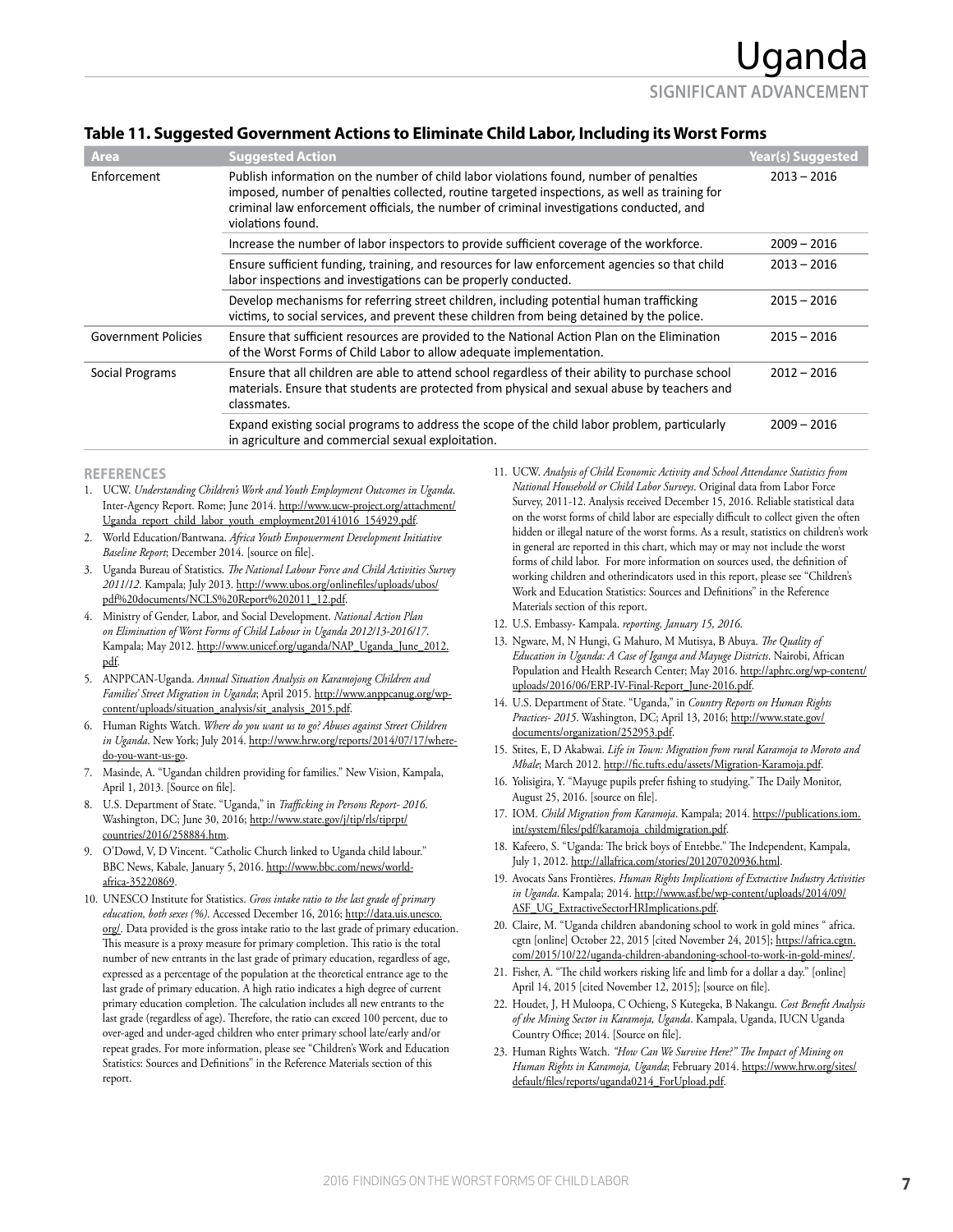# Uganda

### **SIGNIFICANT ADVANCEMENT**

- 24. Akumu, P, A Kelly. "Silence far from golden for child labourers in the mines of Uganda." The Guardian, London, May 20, 2016. https://www.theguardian.com/ global-development/2016/may/20/child-labour-uganda-gold-mines-silence-farfrom-golden.
- 25. Schipper, I, E deHaan, S Turyahikayo. *No Golden Future: Use of child labour in gold mining in Uganda*. Amsterdam, SOMO; April 2016. https://www.somo.nl/ wp-content/uploads/2016/05/No-golden-future-7.pdf.
- 26. Kasozi, E. "Teen Casual Labourers Get New Lease on Life." The Monitor, November 8, 2016. http://allafrica.com/stories/201611080019.html.
- 27. Bank Information Center. *The Impact of the World Bank Funded Kamwenge-Kabarole Road Construction Project on Children*; 2015. http://www. bankinformationcenter.org/wp-content/uploads/2015/04/Kamwenge-Road-Final. pdf.
- 28. UN Committee on the Rights of Persons with Disabilities. *Consideration of Reports Submitted by States Parties Under Article 35 of the Convention: Concluding Observations: Uganda,*. Geneva; May 12, 2016. Report No. CRPD/C/UGA/ CO/1. http://tbinternet.ohchr.org/\_layouts/treatybodyexternal/Download. aspx?symbolno=CRPD/C/UGA/CO/1&Lang=En.
- 29. U.S. Embassy- Kampala. *reporting, January 15, 2015*.
- 30. Agiresaasi, A. "Drought-stricken Rural Area of Uganda Provides Pipeline of Children for Traffickers to Exploit." Bignewsnetwork.com [online] November 9, 2015 [cited May 25, 2017]; http://www.bignewsnetwork.com/news/238389499/ drought-stricken-rural-area-of-uganda-provides-pipeline-of-children-fortraffickers-to-exploit.
- 31. Kakande, Y. "Anti-child trafficking campaign in Uganda taken to schools." reuters. com [online] February 12, 2016 [cited January 11, 2017]; http://www.reuters. com/article/us-uganda-trafficking-children-idUSKCN0VM01F.
- 32. U.S. Embassy- Kampala. *reporting, January 17, 2017*.
- 33. Government of Uganda, Ministry of Internal Affairs, The Coordination Office to Combat Trafficking in Persons (COCTIP). *Annual Report on the Trend of trafficking in Persons in Uganda: 2013*; February 2014. http://www.upf.go.ug/ download/publications(2)/tip\_annual\_report\_final.pdf.
- 34. Government of Uganda. *The Education (Pre-Primary, Primary and Post-Primary) Act, 2008. Act 13*, enacted August 29, 2008. http://www.ulii.org/ug/legislation/ act/2015/13-0.
- 35. Mwesigwa, A. "Uganda's success in universal primary education falling apart." theguardian.com [online] April 23, 2015 [cited June 16, 2015]; http://www. theguardian.com/global-development/2015/apr/23/uganda-success-universalprimary-education-falling-apart-upe.
- 36. Mpyangu, CM, EA Ochen, EO Onyango, YAM Lubaale. *Out of School Children Study in Uganda*; March 2014. https://www.unicef.org/uganda/OUT\_OF\_ SCHOOL\_CHILDREN\_STUDY\_REPORT\_FINAL\_REPORT\_2014.pdf.
- 37. Government of Uganda. *The Children (Amendment) Act, 2016*, enacted May 20, 2016. http://www.mglsd.go.ug/laws/The%20Children%20Amendment%20 Act%202016.pdf.
- 38. Government of Uganda. *The Employment Act*, enacted June 8, 2006. http://www. ilo.org/dyn/natlex/docs/SERIAL/74416/76582/F1768664138/UGA74416.pdf.
- 39. Government of Uganda. *The Employment (Employment of Children) Regulations*, enacted April 20, 2012. [Source on file].
- 40. Government of Uganda. *The Prevention of Trafficking in Persons Act, 2009*, enacted October 23, 2009. [Source on file].
- 41. Government of Uganda. *Penal Code of Uganda*, enacted 1950. http://www.ulii. org/ug/legislation/consolidated-act/120.
- 42. Government of Uganda. *The Anti-Pornography Act*, enacted February 6, 2014. [Source on file].
- 43. Government of Uganda. *The Uganda Peoples' Defence Forces Act, 2005*, enacted September 2, 2005. http://www.ulrc.go.ug/system/files\_force/ulrc\_resources/ u.p.d.f-act-2005.pdf?download=1.
- 44. U.S. Embassy- Kampala official. E-mail communication to USDOL official. March 1, 2017.
- 45. U.S. Embassy- Kampala. *reporting, March 2, 2012*.
- 46. U.S. Embassy- Kampala. *reporting, March 22, 2013*.
- 47. U.S. Embassy- Kampala. *reporting, February 20, 2014*.
- 48. U.S. Embassy- Kampala official. E-mail communication to USDOL official. March 3, 2016.
- 49. Central Intelligence Agency. *The World Factbook*, CIA, [online] [cited January 19, 2016]; https://www.cia.gov/library/publications/the-world-factbook/fields/2095. html#131.
- 50. ILO. *Strategies and Practice for Labour Inspection*. Geneva, Committee on Employment and Social Policy; November 2006. http://www.ilo.org/public/ english/standards/relm/gb/docs/gb297/pdf/esp-3.pdf. Article 10 of ILO Convention No. 81 calls for a "sufficient number" of inspectors to do the work required. As each country assigns different priorities of enforcement to its inspectors, there is no official definition for a "sufficient" number of inspectors. Amongst the factors that need to be taken into account are the number and size of establishments and the total size of the workforce. No single measure is sufficient but in many countries the available data sources are weak. The number of inspectors per worker is currently the only internationally comparable indicator available. In its policy and technical advisory services, the ILO has taken as reasonable benchmarks that the number of labor inspectors in relation to workers should approach: 1/10,000 in industrial market economies; 1/15,000 in industrializing economies; 1/20,000 in transition economies; and 1/40,000 in less developed countries.
- 51. UN. *World Economic Situation and Prospects 2012 Statistical Annex*. New York; 2012. http://www.un.org/en/development/desa/policy/wesp/wesp\_ current/2012country\_class.pdf. http://www.un.org/en/development/desa/ policy/wesp/wesp\_current/2012country\_class.pdf. For analytical purposes, the Development Policy and Analysis Division (DPAD) of the Department of Economic and Social Affairs of the United Nations Secretariat (UN/DESA) classifies all countries of the world into one of three broad categories: developed economies, economies in transition, and developing countries. The composition of these groupings is intended to reflect basic economic country conditions. Several countries (in particular the economies in transition) have characteristics that could place them in more than one category; however, for purposes of analysis, the groupings have been made mutually exclusive. The list of the least developed countries is decided upon by the United Nations Economic and Social Council and, ultimately, by the General Assembly, on the basis of recommendations made by the Committee for Development Policy. The basic criteria for inclusion require that certain thresholds be met with regard to per capita GNI, a human assets index and an economic vulnerability index. For the purposes of the Findings on the Worst Forms of Child Labor Report, "developed economies" equate to the ILO's classification of "industrial market economies," "economies in transition" to "transition economies," "developing countries" to "industrializing economies," and "the least developed countries" equates to "less developed countries." For countries that appear on both "developing countries" and "least developed countries" lists, they will be considered "least developed countries" for the purpose of calculating a "sufficient number" of labor inspectors.
- 52. U.S. Embassy- Kampala. *reporting, February 13, 2017*.
- 53. U.S. Embassy- Kampala. *reporting, January 16, 2014*.
- 54. U.S. Embassy- Kampala. *reporting, February 17, 2015*.
- 55. Government of Uganda. *National Action Plan for Prevention of Trafficking in Persons in Uganda*. Kampala: December 2013. [Source on file].
- 56. Government of Uganda, Ministry of Gender, Labour and Social Development. *The National Social Protection Policy*. Kampala: November 2015. http:// socialprotection.go.ug/wp-content/uploads/2016/07/National-Social-Protection-Policy-uganda.pdf.
- 57. Ministry of Education and Sports. *National Strategy for Girls' Education (NSGE) in Uganda (2015 – 2019)*; October 2013. http://www.ungei.org/resources/files/ Resource\_Uganda\_NSGE.pdf.
- 58. UN. *Development Assistance Framework for Uganda 2016-2020*. Kampala; 2015. http://www.ug.undp.org/content/dam/uganda/docs/Uganda%20UNDAF%20 2016-2020.pdf.
- 59. Government of Uganda. *Second National Development Plan (NDP II) 2015/16 2019/20*. June 2015. http://npa.ug/wp-content/uploads/NDPII-Final.pdf.